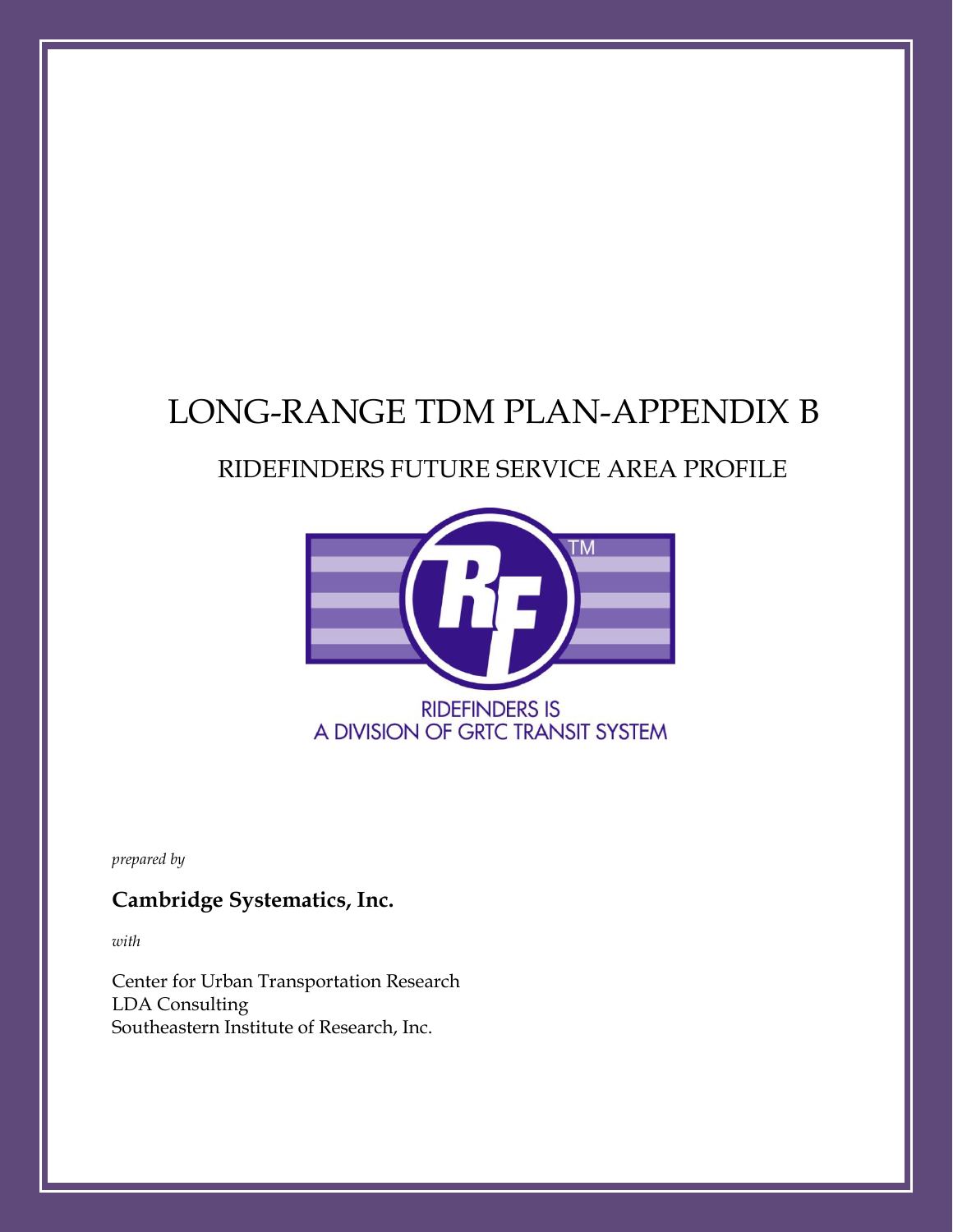# **TABLE OF CONTENTS**

| 1.1   |                                                         |  |
|-------|---------------------------------------------------------|--|
| 1.1.1 |                                                         |  |
| 1.1.2 |                                                         |  |
| 1.2   |                                                         |  |
| 1.3   |                                                         |  |
| 1.3.1 |                                                         |  |
| 1.3.2 |                                                         |  |
| 1.4   |                                                         |  |
| 1.5   |                                                         |  |
| 1.5.1 | A Growing and Changing Population and Workforce11       |  |
|       |                                                         |  |
|       | New Generation of Workers - The Millennials12-13        |  |
| 1.5.2 | Developing Industries and the Changing Nature of Work13 |  |
|       |                                                         |  |
|       |                                                         |  |
|       |                                                         |  |
|       |                                                         |  |
|       | Growth of Richmond as a Distribution & Logistics Hub17  |  |
| 1.5.3 |                                                         |  |
|       |                                                         |  |
|       |                                                         |  |
| 1.5.4 |                                                         |  |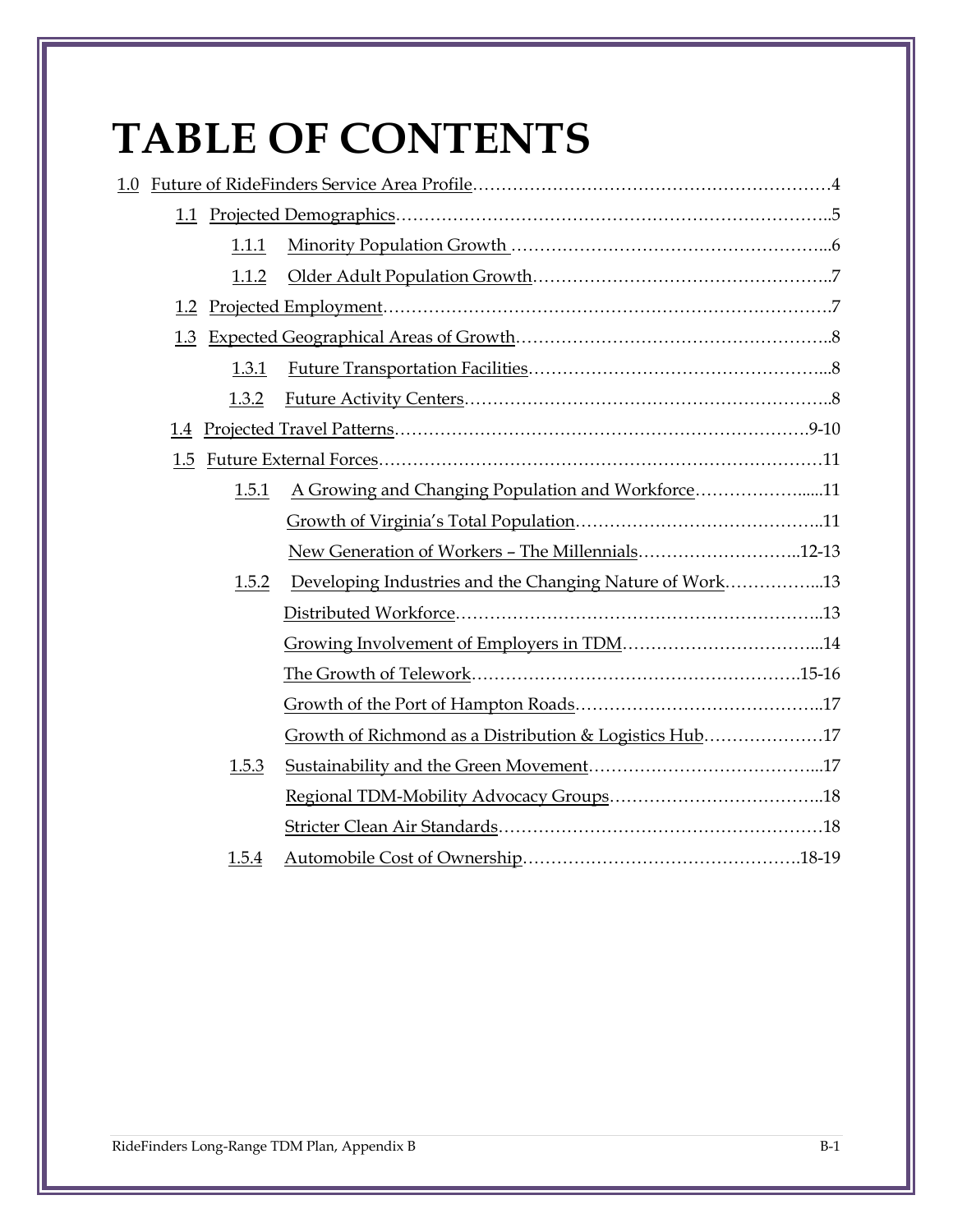# **LIST OF TABLES**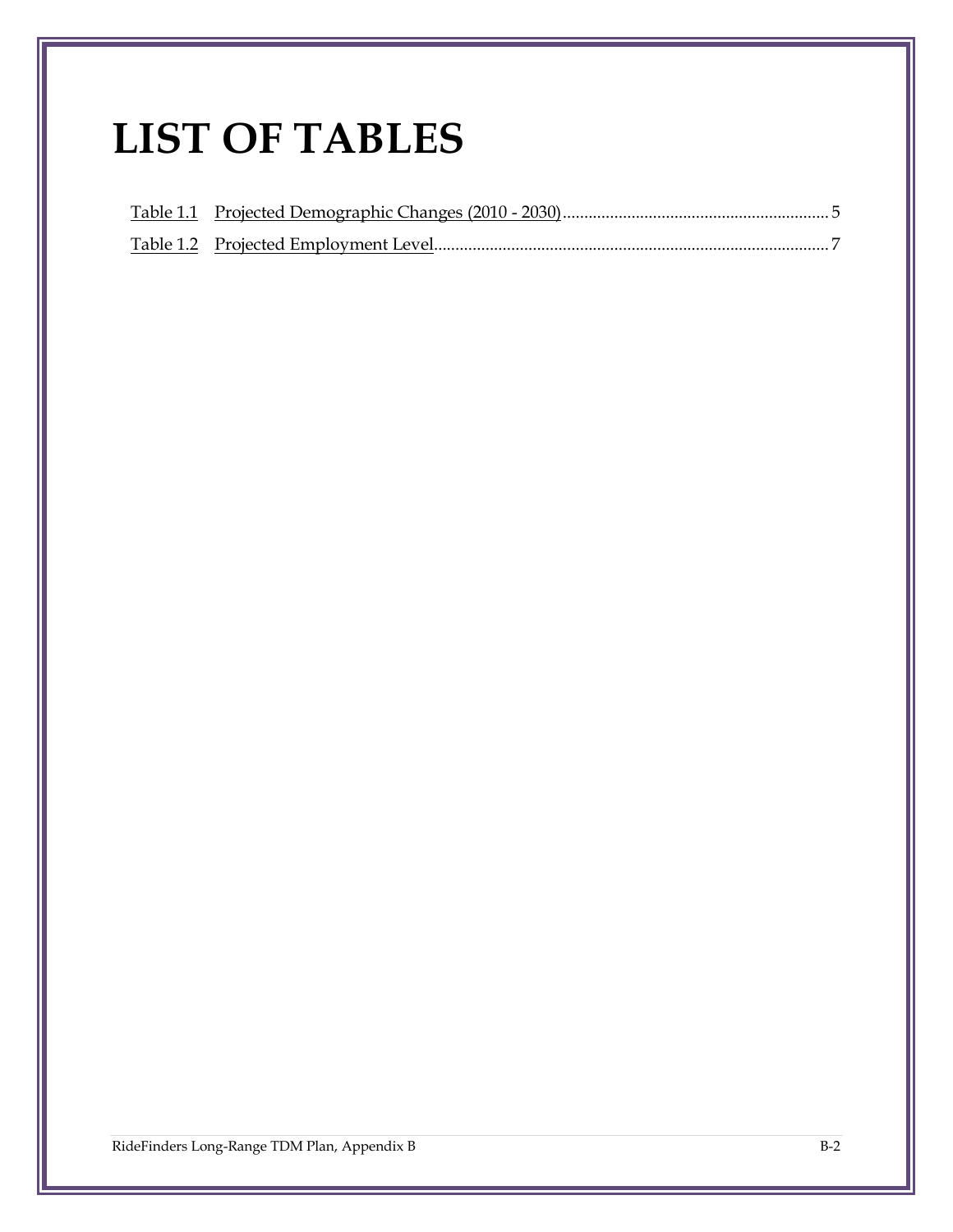# **LIST OF FIGURES**

| Figure 1.8 Richmond Area Employers Use of and Interest in TDM-Related Practices  14 |  |
|-------------------------------------------------------------------------------------|--|
|                                                                                     |  |
|                                                                                     |  |
|                                                                                     |  |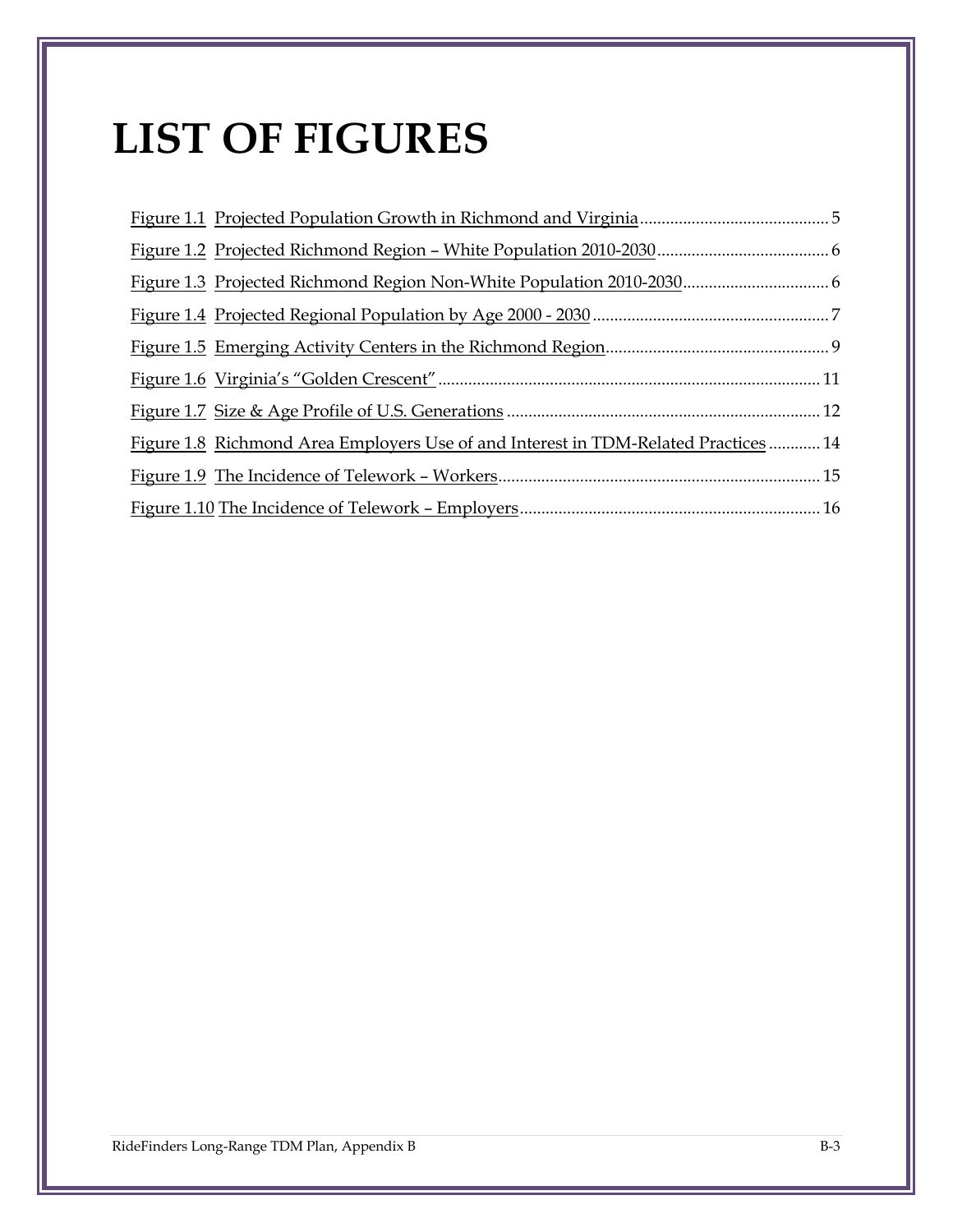# **1.0 RideFinders Future Service Area Profile**

RideFinders' service area will undergo significant changes over the next 25 years. Many of trends and forces that will reshape the region are already at work. This section of RideFinders' Long-Range TDM Plan details these trends and forces and presents potential implications for RideFinders. RideFinders also expects more involvement and TDM implementation in the Tri-cities Region as determined by the Crater Planning District's Transit Development Plan that is currently underway

The information in this section comes from multiple sources, including the 2031 RAMPO Long-Range Transportation Plan, RideFinders' 2009 Performance Review – Trends & Future Conditions, the Greater Richmond Partnership, and SIR's Future Trends Research.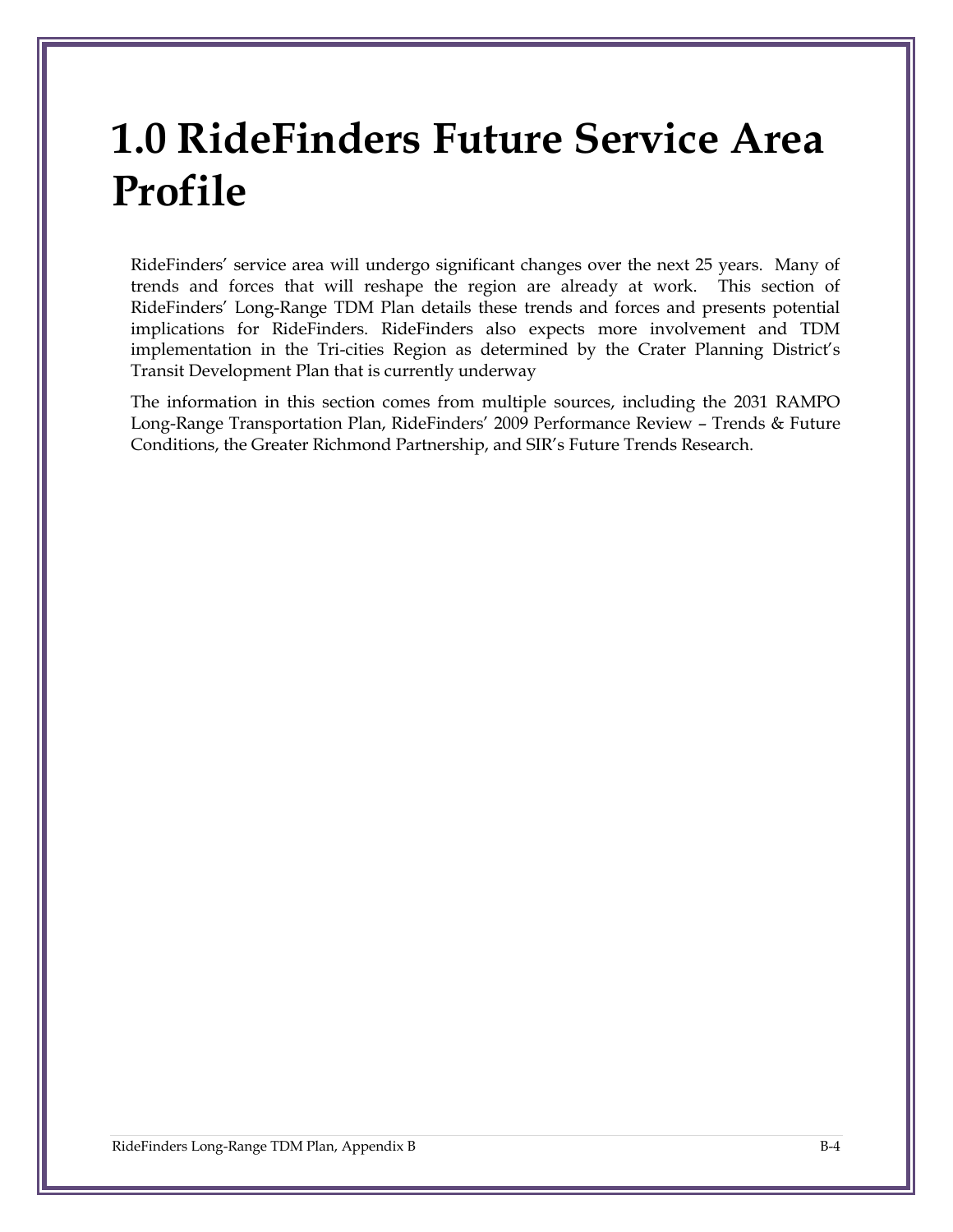### **1.1 PROJECTED DEMOGRAPHICS**

The Richmond region is a growth market. The U.S. Census projects that the Richmond region will add 250,000 new residents to the area by 2030, bringing the total regional population to more than 1,250,000 residents.

<span id="page-5-1"></span>Metro Richmond's regional population is projected to grow at the same rate as the population growth rate for the state as a whole during the 2010-2030 period. This is also shown in Figure 1.1.



**Figure 1.1 Projected Population Growth in Richmond and Virginia**

Sources: Virginia Employment Commission and US Census Bureau.

<span id="page-5-0"></span>In addition to sheer population growth, the demographic makeup of the region is projected to shift to greater number of minorities and to an older population as shown in [Table 1.1.](#page-5-0)

**Table 1.1 Projected Demographic Changes (2010 - 2030)**

|                 | 2010          | 2020          | 2030          |
|-----------------|---------------|---------------|---------------|
| Total Pop.      | 994,425       | 1,119,227     | 1,256,434     |
| % Growth        | 14.8%         | 12.6%         | 12.3%         |
| Age Groups (%): |               |               |               |
| Under 20        | 258,137 (26%) | 283,660 (25%) | 322,593 (26%) |
| 30 to 64        | 621,745 (63%) | 663,640 (59%) | 701,818 (56%) |
| 65 and Over     | 114,543 (13%) | 171,927 (15%) | 232,023 (18%) |

Sources: Virginia Employment Commission and US Census Bureau.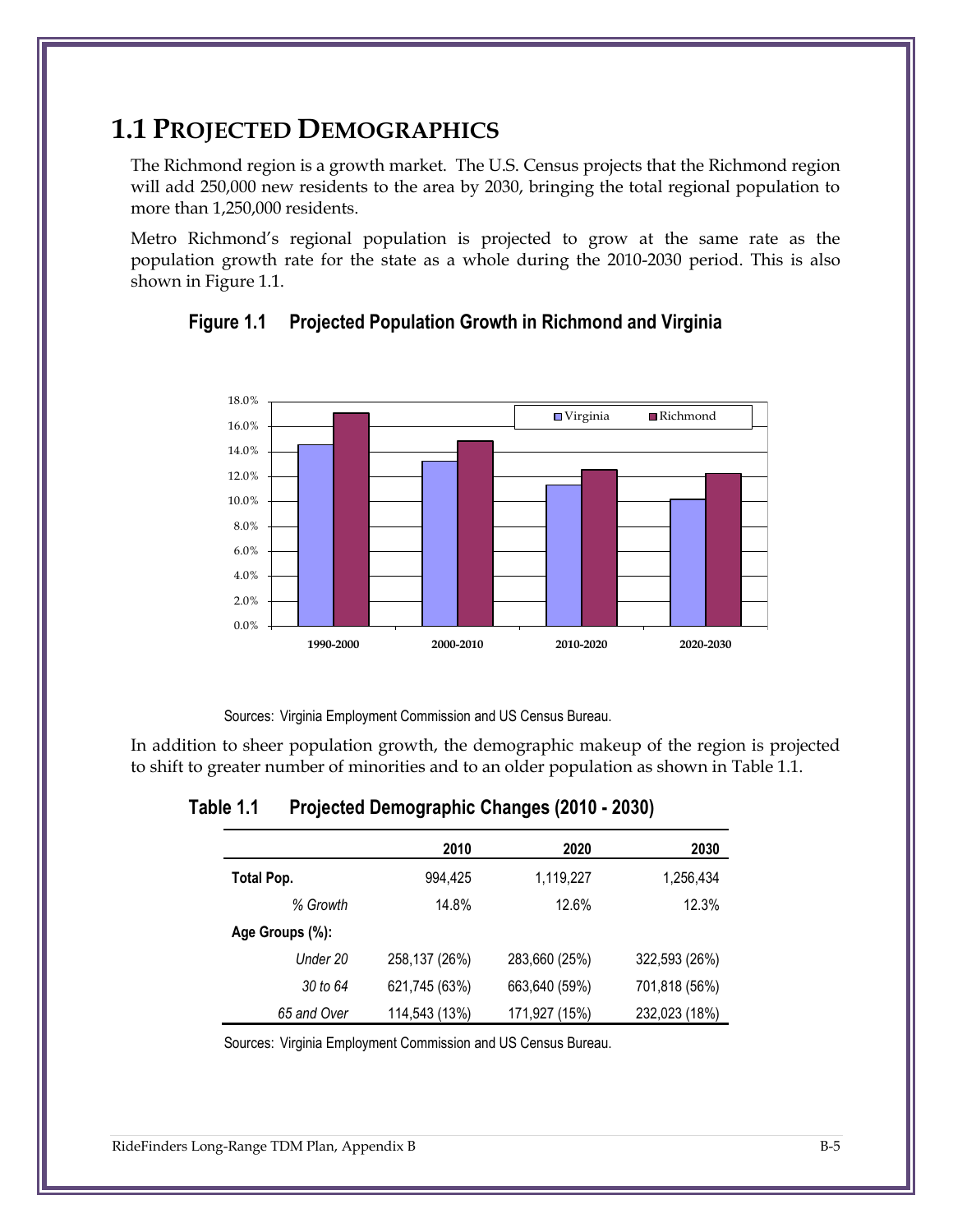#### **1.1.1 Minority Population Growth**

<span id="page-6-0"></span>The expected increase of 250,000 residents over the next twenty years will usher in a shift in racial makeup. While the region is expected to grow at a rate of 28%, Figure 1.2 shows that the white population will grow at a rate of 18%.

## **Figure 1.2 Projected Richmond Region**  White Population **– White Population 2010-2030**





Source: US Census Bureau.

<span id="page-6-1"></span>As depicted on [Figure 1.3,](#page-6-1) the non-while population is projected to grow at a rate of 66%, more than twice as fast as the overall market growth. Asians and Hispanics will lead this growth.

# **Figure 1.3 Projected Richmond Region Non-White Population 2010-2030** Non-White Population

| 2010                | 183,000 | $+51%$           |
|---------------------|---------|------------------|
| 2030                | 277,000 |                  |
|                     |         | 26% of 2030 pop. |
| Asian               |         |                  |
| 2010                | 29,000  |                  |
| 2030                | 63,000  | $+117\%$         |
|                     |         |                  |
|                     |         | 6% of 2030 pop.  |
| Hispanic (any race) |         |                  |
| 2010                | 28,000  |                  |
| 2030                | 58,000  | $+107%$          |
|                     |         | 5% of 2030 pop.  |
|                     |         |                  |



Source: US Census Bureau.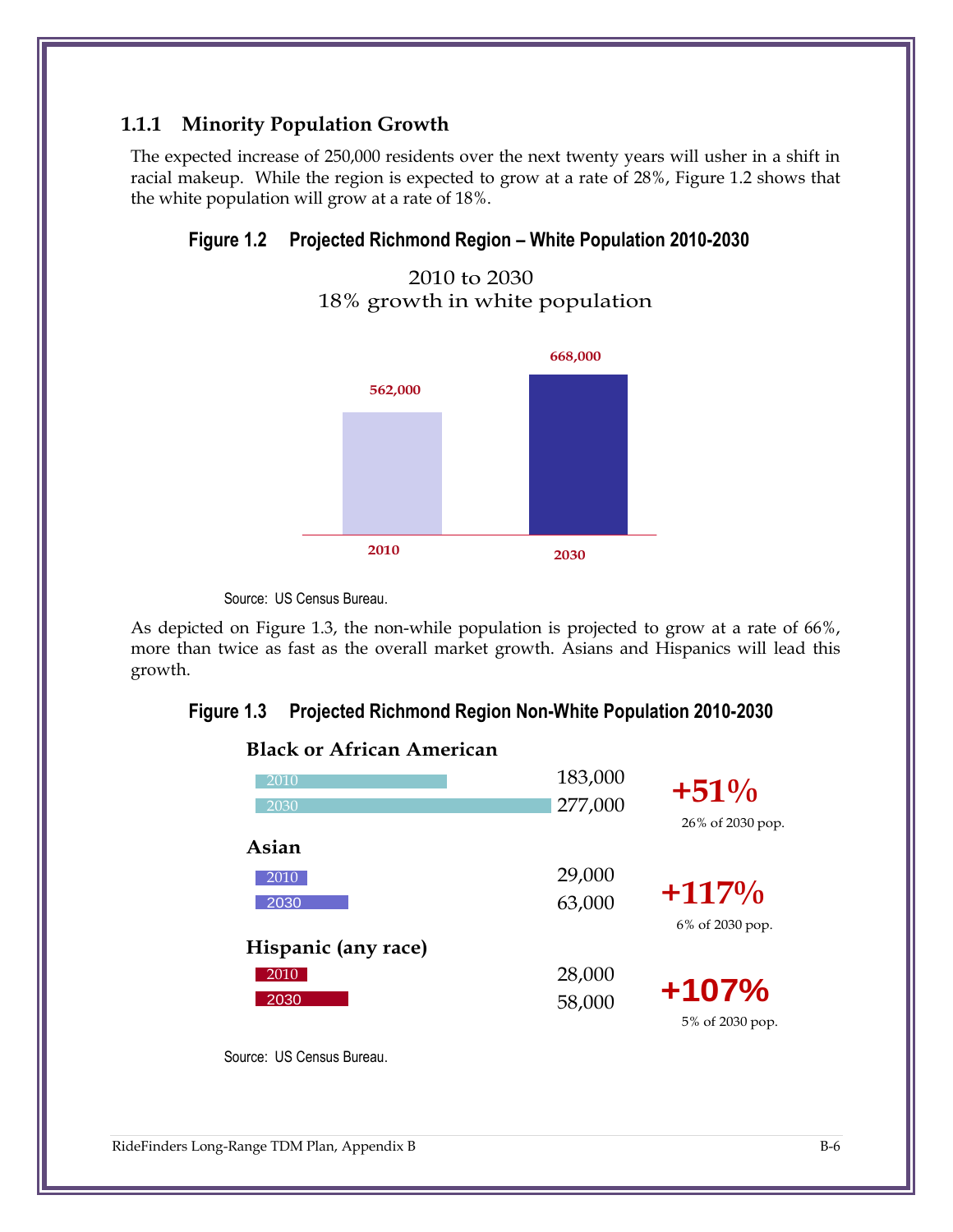#### **1.1.2 Older Adult Population Growth**

<span id="page-7-1"></span>[Figure 1.4](#page-7-1) shows the relative population increases by age segment. Over the next twenty years, Baby Boomers are projected to increase the percentage of area residents over age 65 from its current level of 12% today to 18% by 2030.



**Figure 1.4 Projected Regional Population by Age 2000 - 2030 Regional\* Population Projections by Age: 2000-2030**

0 of the RideFinders region will be the degree in which each local jurisdiction will experience Other than the sheer size of the age wave, one of the most interesting aspects of the "graying" this demographic shift. According to Virginia Employment Commission data, the City of Richmond will actually see a decline in the number of seniors while suburban and semi-rural counties like Henrico and New Kent County, respectively, will see dramatic increases in their senior population. Without adequate transit services, these areas will, therefore, see unprecedented demands transportation services. This "age wave" effect may, in fact, create new service opportunities for RideFinders.

Table 1.2 shows projected employment level change, 2006 to 2016.

### **1.2 PROJECTED EMPLOYMENT**

Table 1.2 shows the projected employment in the region will grow by a quarter of a million workers from 2006 to 2016.

<span id="page-7-0"></span>

|                   | <b>Estimated</b><br>2006 | <b>Estimated</b><br>2016 | Change  | % Change | Annual<br>Growth |
|-------------------|--------------------------|--------------------------|---------|----------|------------------|
| Total Employment* | 1,237,233                | 1,500,526                | 263,293 | 21.3%    | $1.9\%$          |

**Table 1.2 Projected Employment Level**

Source: Virginia Employment Commission.

Source: Virginia Employment Commission.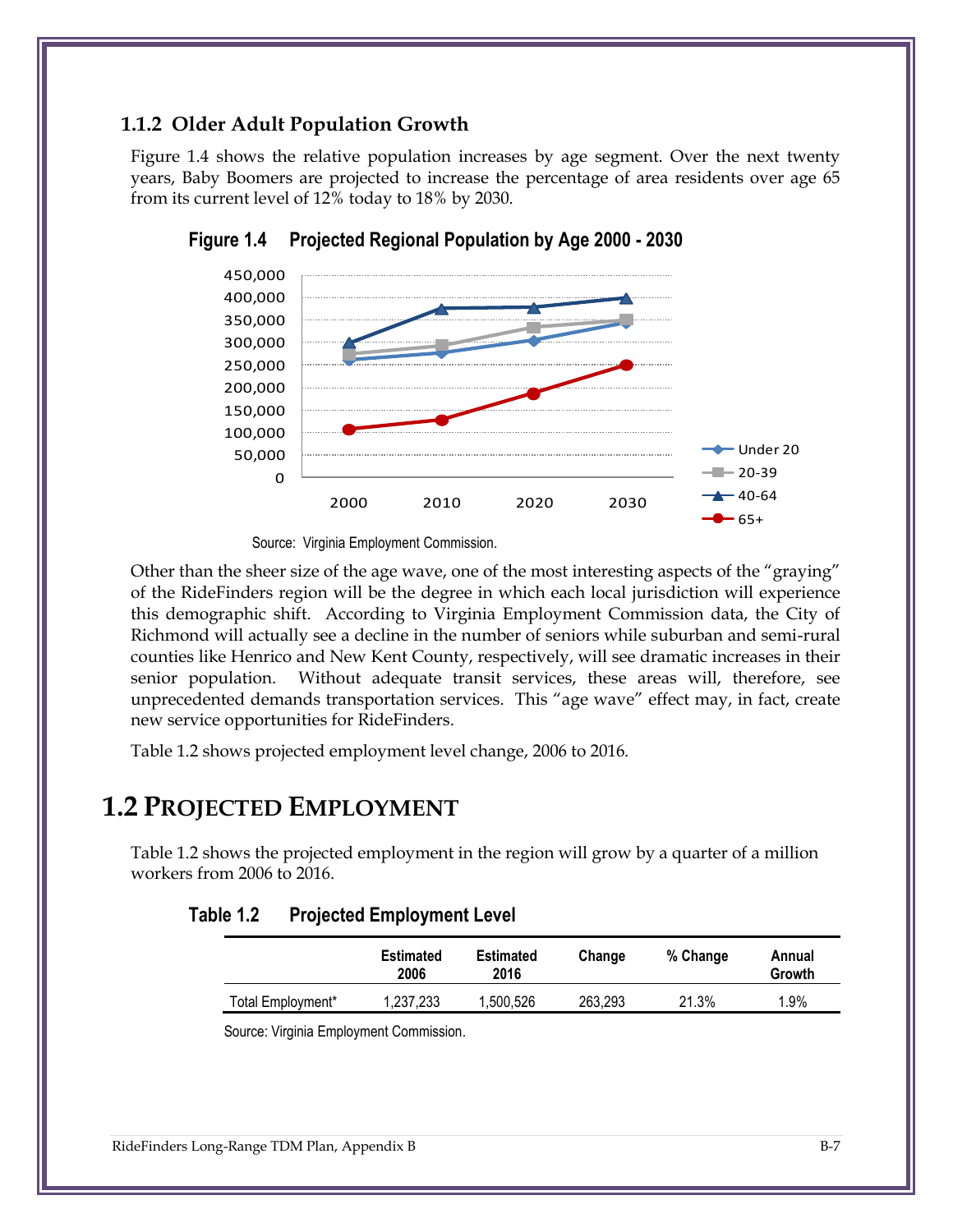## **1.3 EXPECTED GEOGRAPHICAL AREAS OF GROWTH**

#### **1.3.1 Future Transportation Facilities**

Major transportation infrastructure improvements are being considered to support future growth:

- Bus Rapid Transit (BRT) service along Broad Street between Willow Lawn and Rockett's Landing, including bus lanes between 2nd St. and 14th St.
- Construction of a downtown transfer station (site undetermined at this time)
- Commuter bus service added along major routes by 2016 as proposed in the regional mass transit study
- Transit Information Software to be developed for GRTC
- High Speed Rail

Like all transportation systems across the country, the lack of available funding to build new facilities and services for the Richmond region is an issue. RAMPO and other organizations such as the Greater Richmond Chamber of Commerce are working diligently to point out the need for additional funding.

#### **1.3.2 Future Activity Centers**

- Downtown Richmond: The Richmond downtown area currently has the greatest concentration of jobs in the region and it is poised for future growth. A well-thought out master blue print plan was completed recently for the downtown area, and the city has been moving toward the first stages of implementation. Many of the traditional elements that made the city a vibrant place decades ago will be restored. Most of the two-way streets that were converted to one-way to increase vehicular traffic will revert back to their original form. The streetcar system may be resurrected and pedestrian movement will be facilitated. Main Street Station, Richmond's iconic architectural asset looming over I-95, has the potential to be transformed into a multimodal hub.
- Suburban Activity Centers: In addition to the downtown area, future residential and employment growth are projected to take place in and around the region's suburban business activity centers that are already defined today – Innsbrook and Westcreek in Metro Richmond's far West End, Watkins Centre in Chesterfield/Powhatan area, Rockett's Landing in the east end, etc.
- Fort Lee: The Federal Base Realignment and Closure (BRAC) program selected Fort Lee as a major military logistics and supply center. Consequently, Fort Lee is now expected to double in size from the time of the BRAC announcement in 2005 until the project is complete in 2011 – representing approximately 11,000 new jobs in the area. This growth will fuel residential growth in RideFinders' Southside service area, attract additional employers, and necessitate regional retail and commercial growth to serve the growing population.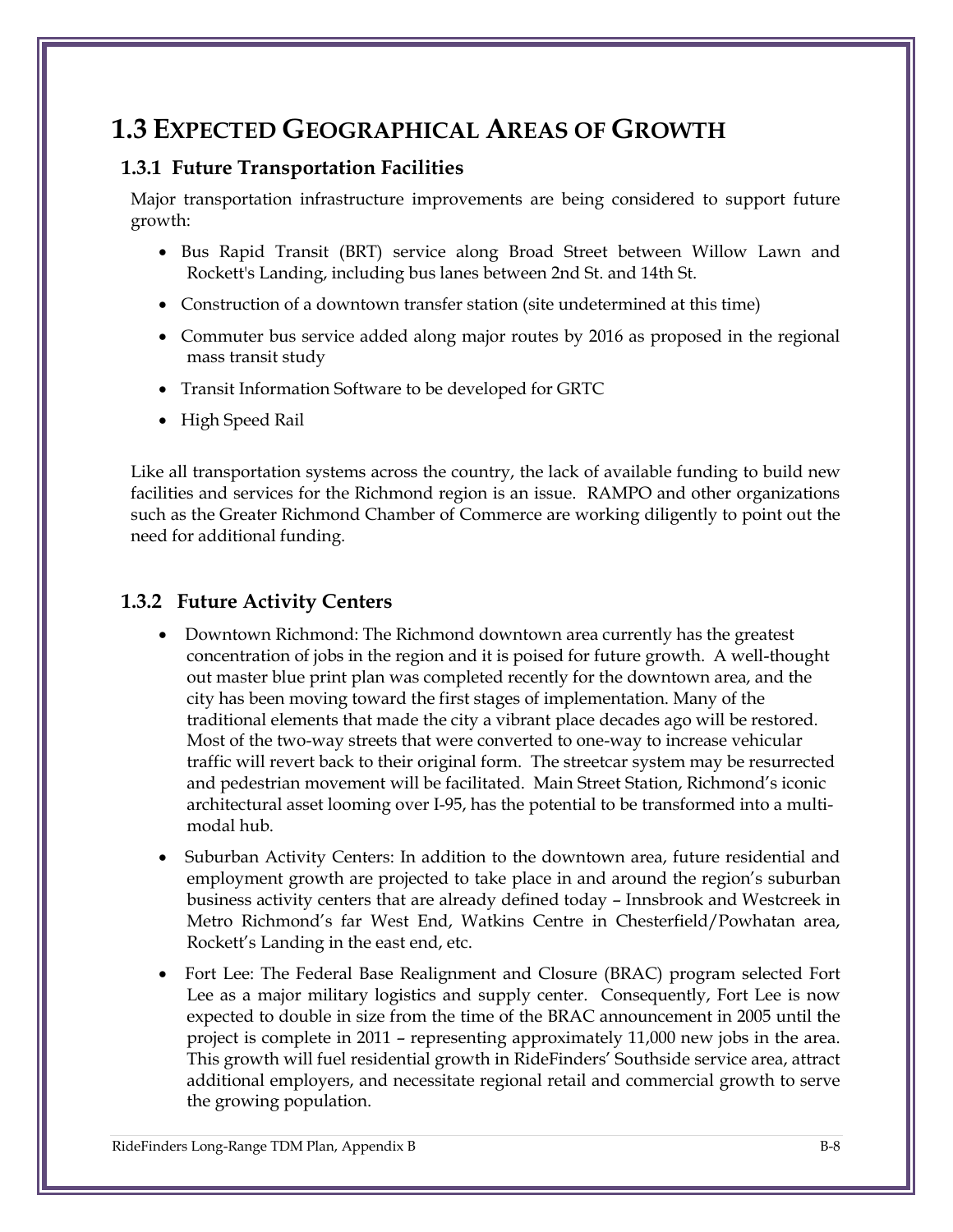Tri-cities area within the scope of its most recent Transit Development Plan surrounding counties.

Figure 1.5 depicts these growing activity centers, with the exception of Fort Lee and the Tri-Cities area, which is further to the south. The map graphically displays the level of growth these activity centers experienced in the past as in indicator of expected future growth. Growth on this map is the number of people living in the area in the year 2000 as a percent of the number of people living in that same area in 1990. The dark blue areas show the highest growth, where the light yellow areas represent no growth or an actual decrease in population. The darker areas are expected to continue their evolution into Richmond's future urban villages.



<span id="page-9-0"></span>**Figure 1.5 Emerging Activity Centers in the Richmond Region**

Sources: US Census Bureau and Synergies Technologies, Inc.

## **1.4 PROJECTED TRAVEL PATTERNS**

Based on demographic projections, VMT is projected to increase by 72% between 2000 and 2025*.* Increase in VMT and growth in key activity centers will impact travel patterns in a number of ways:

 Congestion in downtown areas and in the aforementioned high density activity centers: The resident and employer-based population growth in RideFinders' service area over the next 20-25 years is significant from both a percentage growth and sheer growth perspective – 25% growth or 250,000 more people. Impact of this growth is more likely to be felt, over the long-term, in the activity centers – in the downtown areas and in higher density activity centers.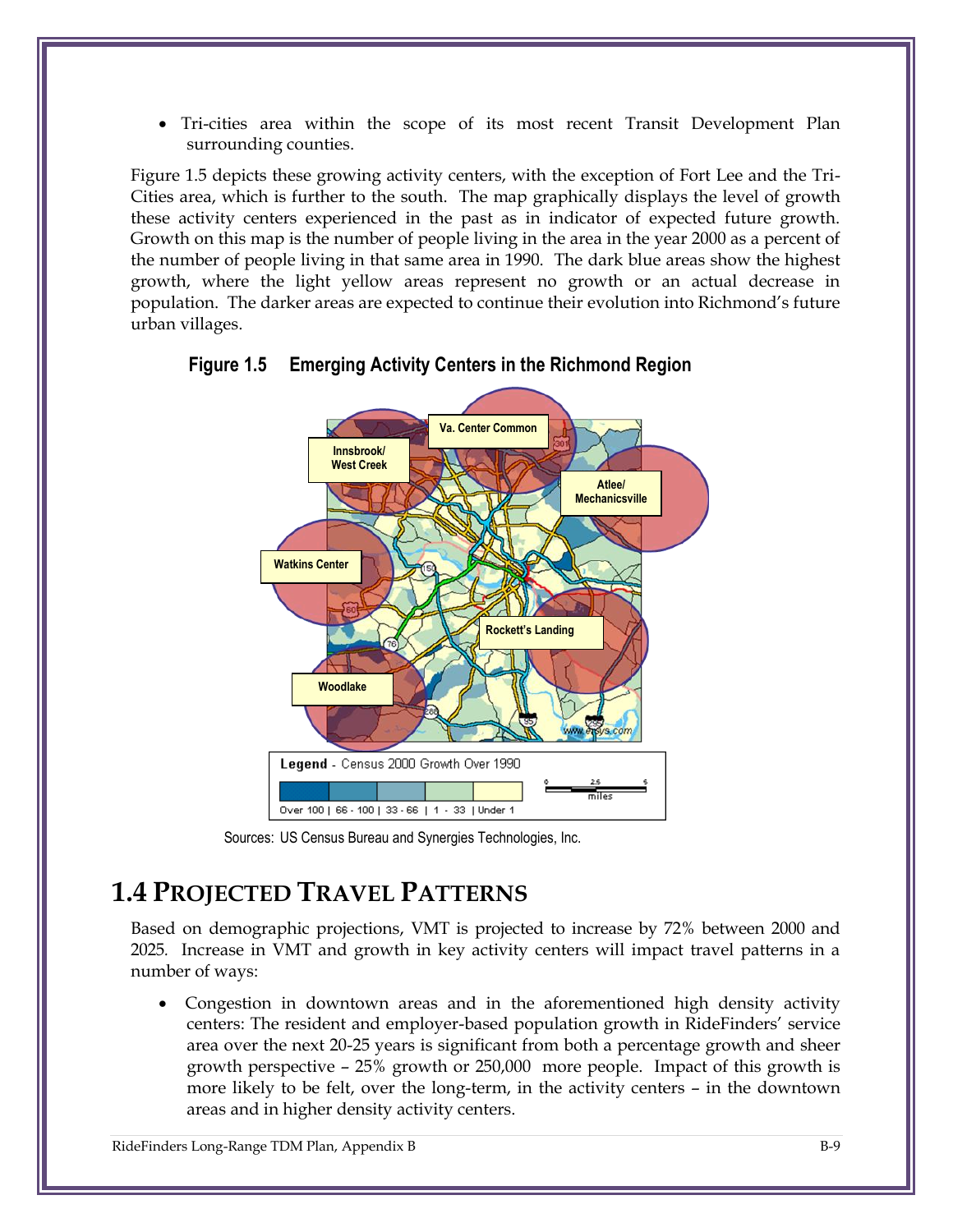- Greater number of longer distance commuters: Job growth may actually outpace population growth, suggesting that some workers will commute from outside the region to work in the RideFinders service area.
- Increase in aging population: A growing aging population will result in an increase in non-work related travel.
- Increase in freight traffic: Growth in shipping is expected on I-64 and I-95. This will increase commercial travel through and around the region.
- Increase in biking-walking: Current interest in bicycling and pedestrian walkways will continue, particularly due to concern about energy and commitment to sustainable lifestyle. The region's efforts in supporting these modes should attract greater usage.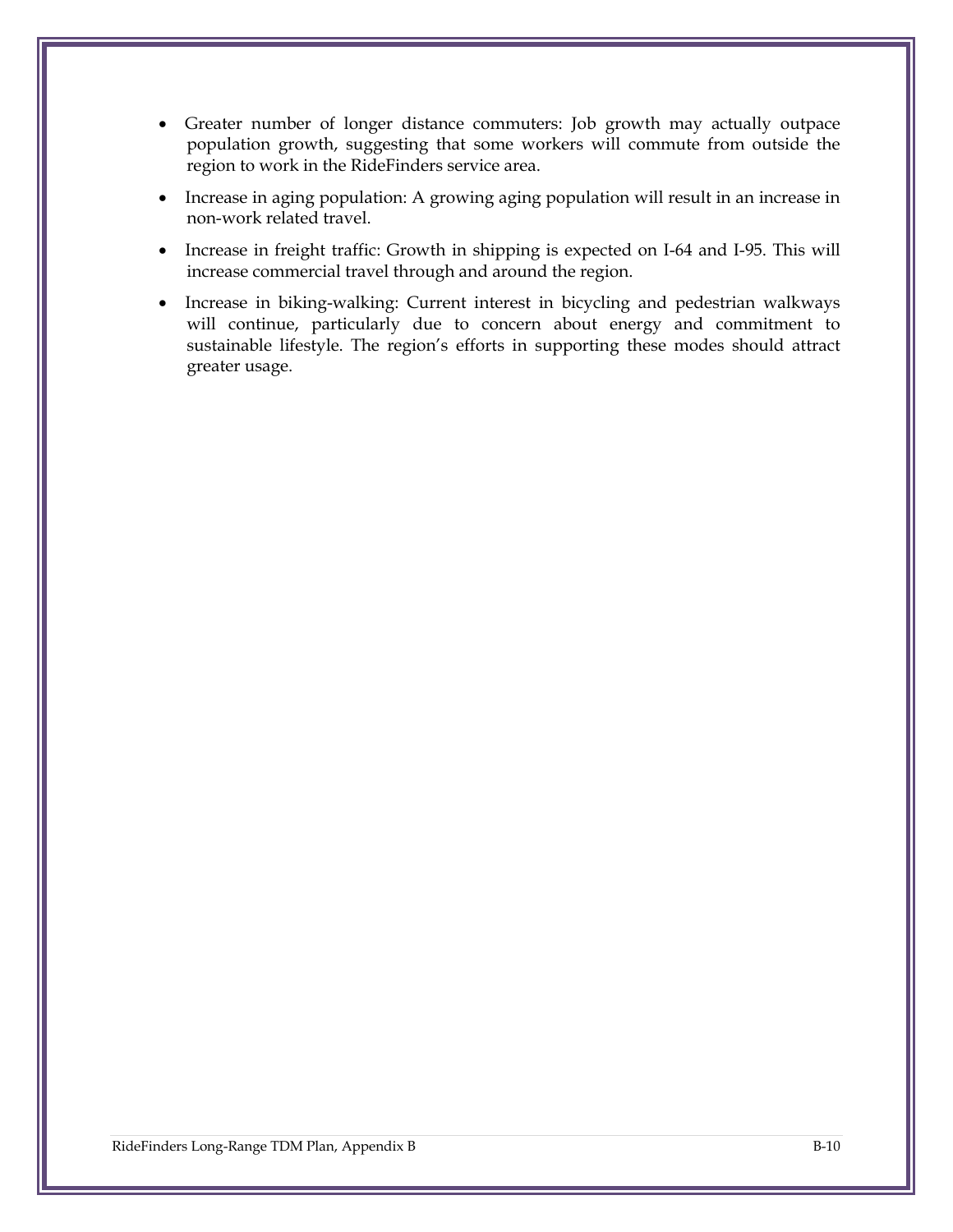## **1.5 FUTURE EXTERNAL FORCES**

In addition to the projected demographic trends, there are a number of external market forces that will influence and shape RideFinders' future. These forces include:

#### **1.5.1 A Growing and Changing Population and Workforce**

#### *Growth of Virginia's Total Population:*

By 2030, Virginia's total population will approach 10 million people. The vast majority of this growth will take place in the I-95 and I-64 corridor known as the "Golden Crescent." This population corridor stretches from Northern Virginia down Interstate 95 to Richmond and then east on Interstate 64 to Hampton Roads. Success begets success, demographers project the vast majority of the population gains and business expansion will settle in this area. From a long-term perspective – 25 years – this population crescent will begin to fill in with the potential of becoming a major megalopolis.

What does growth in the "Golden Crescent," illustrated in [Figure 1.6,](#page-11-0) mean for RideFinders? Simply put – expansion. In the future, most of the jurisdictions in the RideFinders' market area will expand. Counties along the northern and eastern edges of the "Golden Crescent" will start to see economic connections and work commutes headed to Richmond's activity centers, as well as emerging activity centers in nearby markets such as Fredericksburg and Williamsburg. RideFinders may ultimately need satellite offices.



#### <span id="page-11-0"></span>**Figure 1.6 Virginia's "Golden Crescent"**

Sources: Environmental Research Systems Institute 2008. Virginia Economic Development Partnership 2009.

RideFinders Long-Range TDM Plan, Appendix B B-11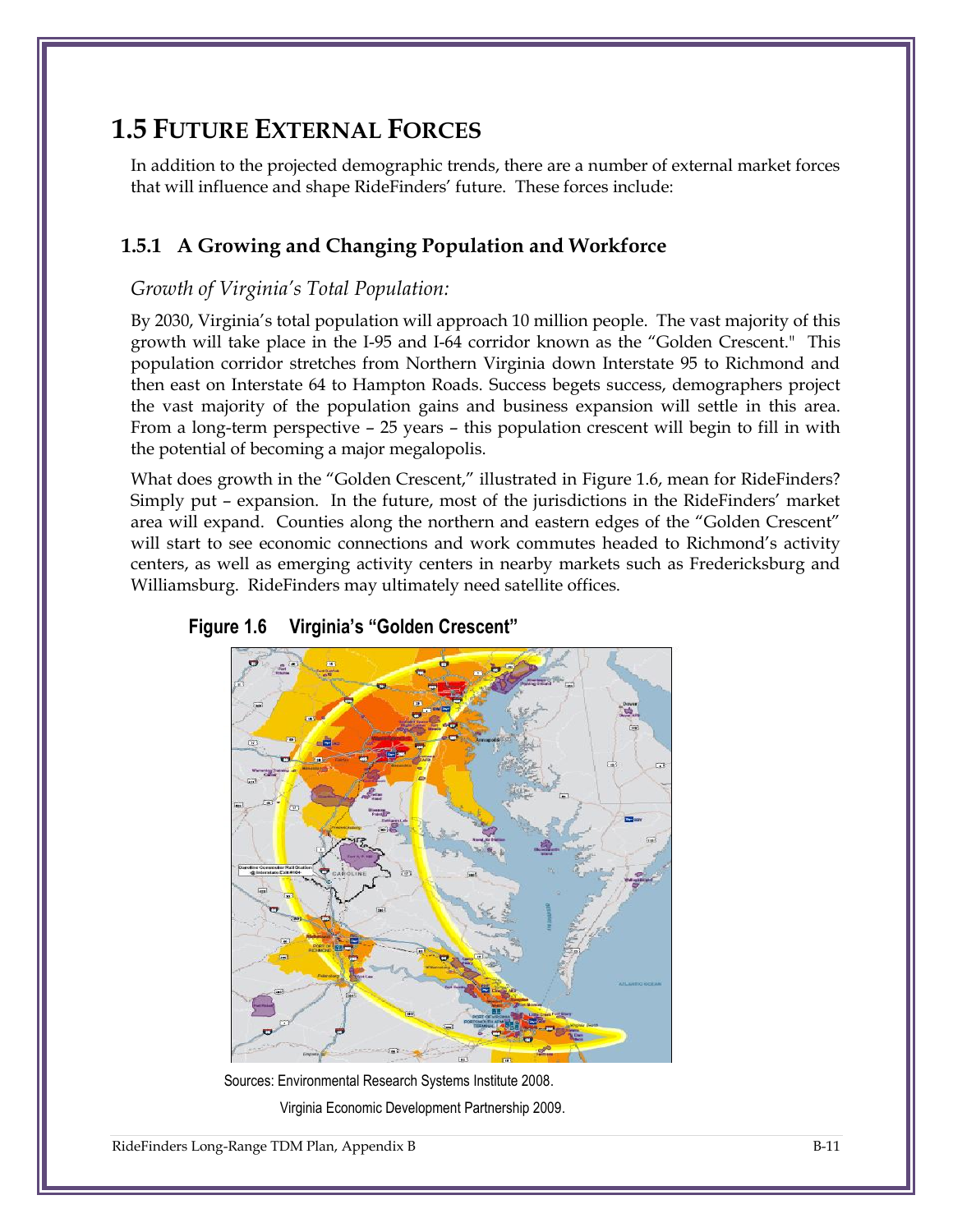#### *New Generation of Workers – The Millennials*

America's youngest generation, the Millennials (sometimes called Gen Ys or Echo Boomers), are poised to make a huge impact on ridesharing modes and ridesharing support services for years to come. There are two primary factors that will fuel this change.

First and foremost, the sheer size of the Millennial population, as reflected in [Figure 1.7,](#page-12-0) suggests that they will influence society, just as the unusually large Baby Boomer generation did and still does. When compared to the other generations, Millennials represent the largest generation alive today – 80 million strong.



<span id="page-12-0"></span>

The second factor is related to Millennials' innate generational traits that were influenced by the shared experiences of age cohort. Unlike older generations, Millennials are a digital native nation. Their neural pathways are actually different from Baby Boomers. When Boomers came of age, their minds were shaped by print and standard broadcast media, and they consumed one medium at a time. Millennials hyper-exposure to technology has resulted in hyper-connectivity – they are always seeking personal connections and linkages.

Another important generational trait that Millennials have over older generations is their support for and active involvement in social causes. Millennials are taught at an early age and through school to volunteer, and this "whole person" approach is the path to human development. Older generations had to figure this out on their own time. Consequently, Millennials are redefining social engagement and social movements. The campaign of President Obama is a case in point.

Given the technological savvy and cause-oriented generational values and sheer size of this generation, Millennials will have a big impact on ridesharing and may represent a tremendous opportunity to shift significantly America's modal split. There are already signs of this today. Over the past two years, Millennials, at a greater rate than any older

Source: SIR Boomer Project.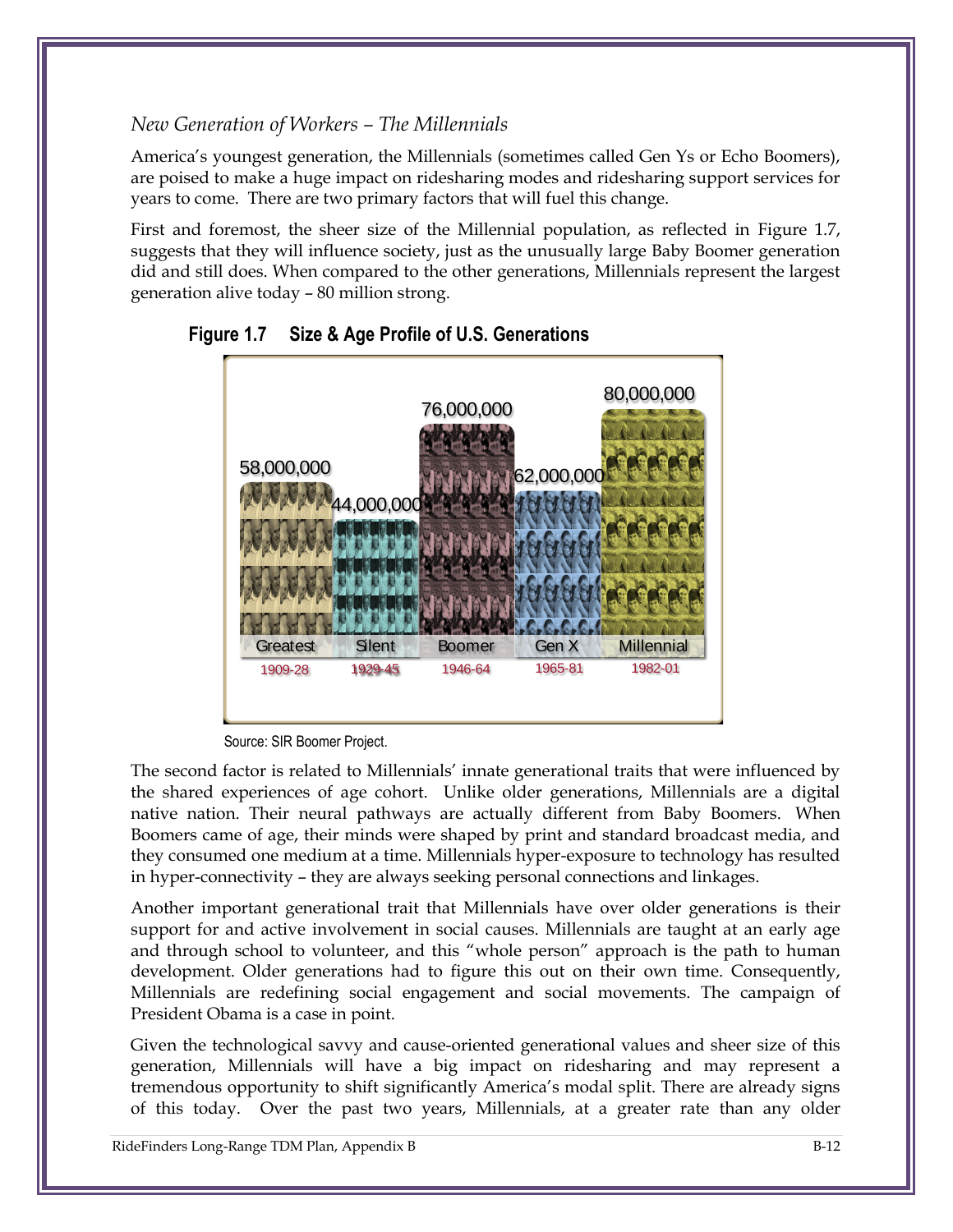generation, have shifted to and remained in non-SOV work commute modes. Even the recent fall in gas prices has not reversed this promising trend among Millennials.

Millennials are also leading the way in reshaping rideshare support services. Just three years ago, most ridematching was done through large government-sponsored, centralized databases. Today, many commercial enterprises are apping into commuters' need for hypersocial connectivity by offering ridematching as part of a social network – Craigslist, Facebook, Goloco.org, Ridebuzz.org, and Greenyour.com. Millennials (8-28 year olds) are leading the adoption curve of this new technology and new way to share a ride.

While Millennials make up a small percentage of the workforce now, they will make up the majority of the work force in years to come, surpassing the smaller Gen X and Baby Boomers – the older generations just ahead of them. It will be these future workers – 10 and 20 years from now – that will shape how our companies, cities, and transportation systems of the future will run.

#### **1.5.2 Developing Industries and the Changing Nature of Work**

#### *Distributed Workforce*

Technology in the workplace has helped employers recognize that work is not some place you go, but rather something you do. One of the more subtle reasons behind employers' relatively recent acceptance of employer-based TDM services is the changing nature of work. Enlightened employers are measuring employee productivity not by time clocks but rather by outcomes – they are slowly evolving to a distributed workforce model.

This realization has been fueled by the pre-recession 2009 labor shortage and will be accelerated, again, by the significant labor shortages projected in the coming decade when millions of Baby Boomers slow down or exit the labor market altogether. Employers desire to cater to their labor forces' physical work space desires often translates into compressed work weeks, greater flexibility to come and go, and the ability to work from off site locations.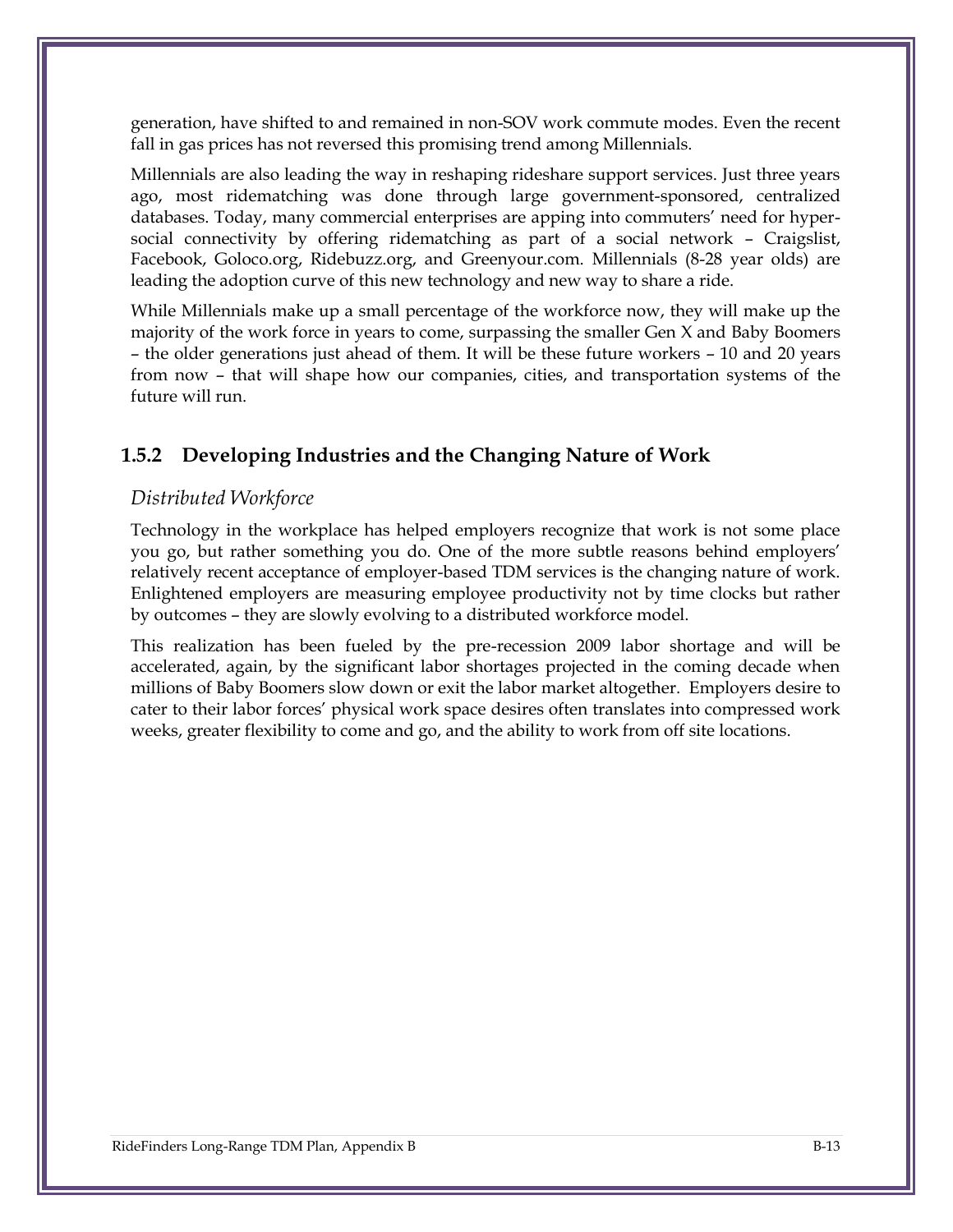#### *Growing Involvement of Employers in TDM*

Over the past few years, the labor shortage prior to this 2009 recession, green movement, and corporate experiences with TDM have helped the TDM cause reach the tipping point in employer appreciation and use. Corporate America has now realized that it is in their enlightened self-interest to embrace TDM programs to boost recruitment, retention, employee productivity, etc. Consequently, more and more companies are offering TDM services and programs and/or considering launching additional TDM services in the future. This is true for many of the companies in RideFinders' market. As depicted in [Figure 1.8,](#page-14-0) there is great opportunity to grow use of TDM-related services and practices beyond the current level. The dark green bar shows current penetration of TDM services among employers. The lighter bar shows interest in considering these services.

#### <span id="page-14-0"></span>**Figure 1.8 Richmond Area Employers Use of and Interest in TDM-Related Practices**



*Q22. Following is a list of transportation information services or benefit programs that your organization or another organization might make available to employees at the worksite to help with their travel to work. In the first column, select all the services or benefits that are currently available to your employees. For those that are not available now, indicate if you would consider or would not consider offering that service or benefit.*

Source: 2009 RideFinders Business Leaders Study.

When combining the dark and light bar for each TDM activity (the number of Richmond region companies that currently offer any one TDM-related service with companies who are interested in offering that service), a picture of potential penetration or market share emerges. The market penetration opportunity suggests that RideFinders' business outreach efforts will be selling TDM services to a receptive audience and additional impact can be realized.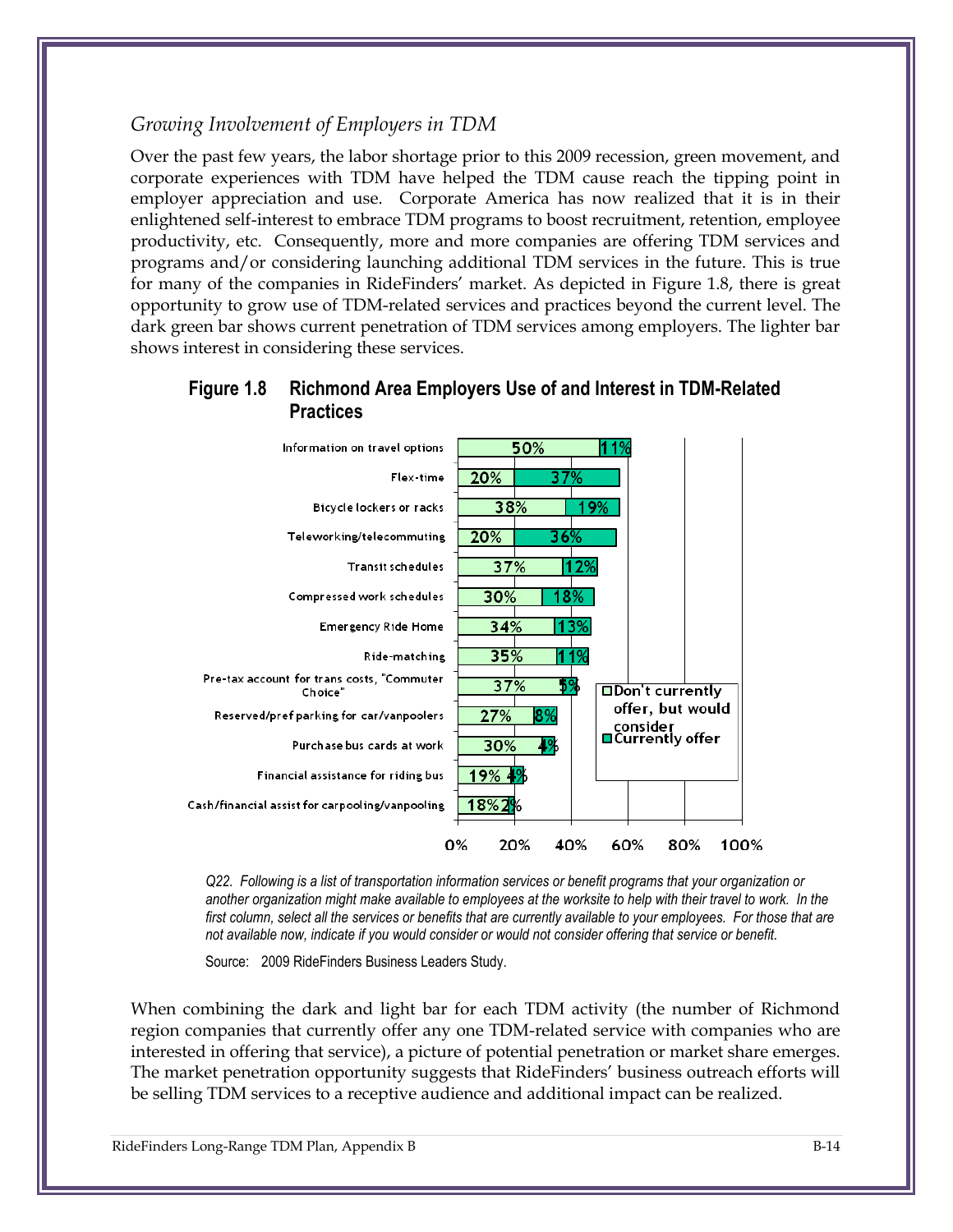#### *The Growth of Telework*

An early indicator of the powerful impact that the changing nature of work will have on Richmond work commute patterns is the rise in popularity of telework. One cannot discuss the future of the Richmond region's work commute without including the current impact and future promise of telework. As depicted in [Figure 1.9,](#page-15-0) today, 13% of the working residents telework at least occasionally, making the incidence of Telework slightly higher than the statewide average.



#### <span id="page-15-0"></span>**Figure 1.9 The Incidence of Telework – Workers**

*VASOC – question 13: Telecommuters are defined as "wage and salary employees who at least occasionally work at home or at a telework or satellite center during an entire work day instead of traveling to their regular workplace." Based on this definition, are you a telecommuter?*

*VASOC – question 13a/14d: Does your employer have a formal telecommuting program at your workplace or (do you/permit employees to) telecommute under an informal arrangement between you and your supervisor?*

Source: 2007 Virginia State of the Commute.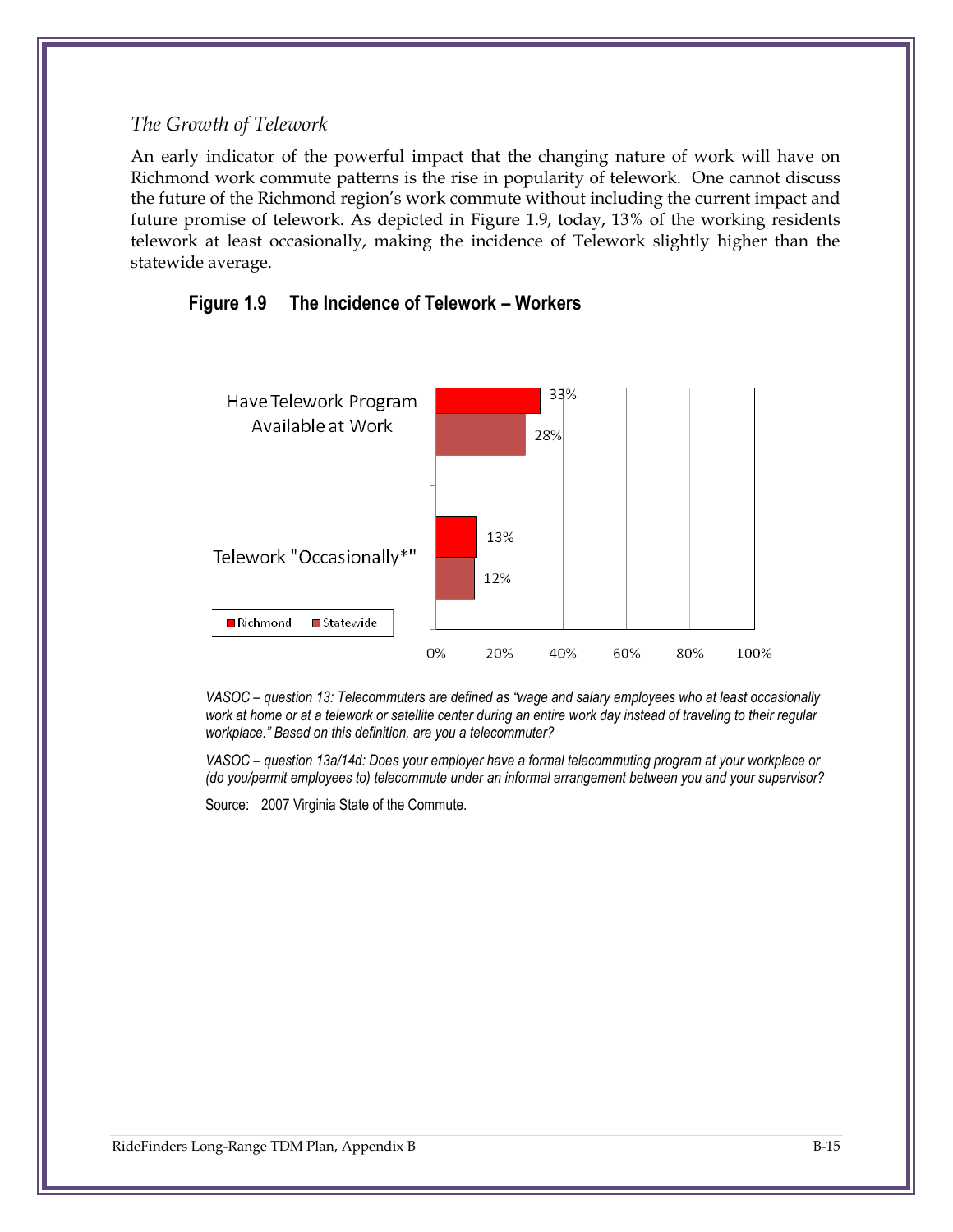While information on the incidence of telework in RideFinders' market is not available prior to the 2007 Virginia State of the Commute Study, RideFinders recently conducted study among the region's business leaders pointed to tremendous growth of telework. The proportion of companies offering Teleworking has effectively doubled since 2005, while the levels of other employer-based transportation programs are about the same today as they were in 2005. Se[e Figure 1.10.](#page-16-0)



#### <span id="page-16-0"></span>**Figure 1.10 The Incidence of Telework – Employers**

*Q22. Following is a list of transportation information services or benefit programs that your organization or another organization might make available to employees at the worksite to help with their travel to work. In the*  first column, select all the services or benefits that are currently available to your employees. For those that are *not available now, indicate if you would consider or would not consider offering that service or benefit.*

Source: RideFinders 2005 and 2009 Business Leaders Studies.

Teleworking offers the biggest opportunity to reduce vehicle miles traveled across the region as it basically eliminates the need for the trip altogether. How much impact can it have? The Northern Virginia market may be a good benchmark to watch. In 2004, 11% of the Northern Virginia workforce telecommuted (source: Washington Metropolitan Council of Government 2004 State of the Commute Survey). In 2007, this number rose to 20% (source: Virginia State of the Commute Survey).

The telework-related trends among employers and workers will require RideFinders to develop and deliver greater telework-related expertise and portfolio of telework services.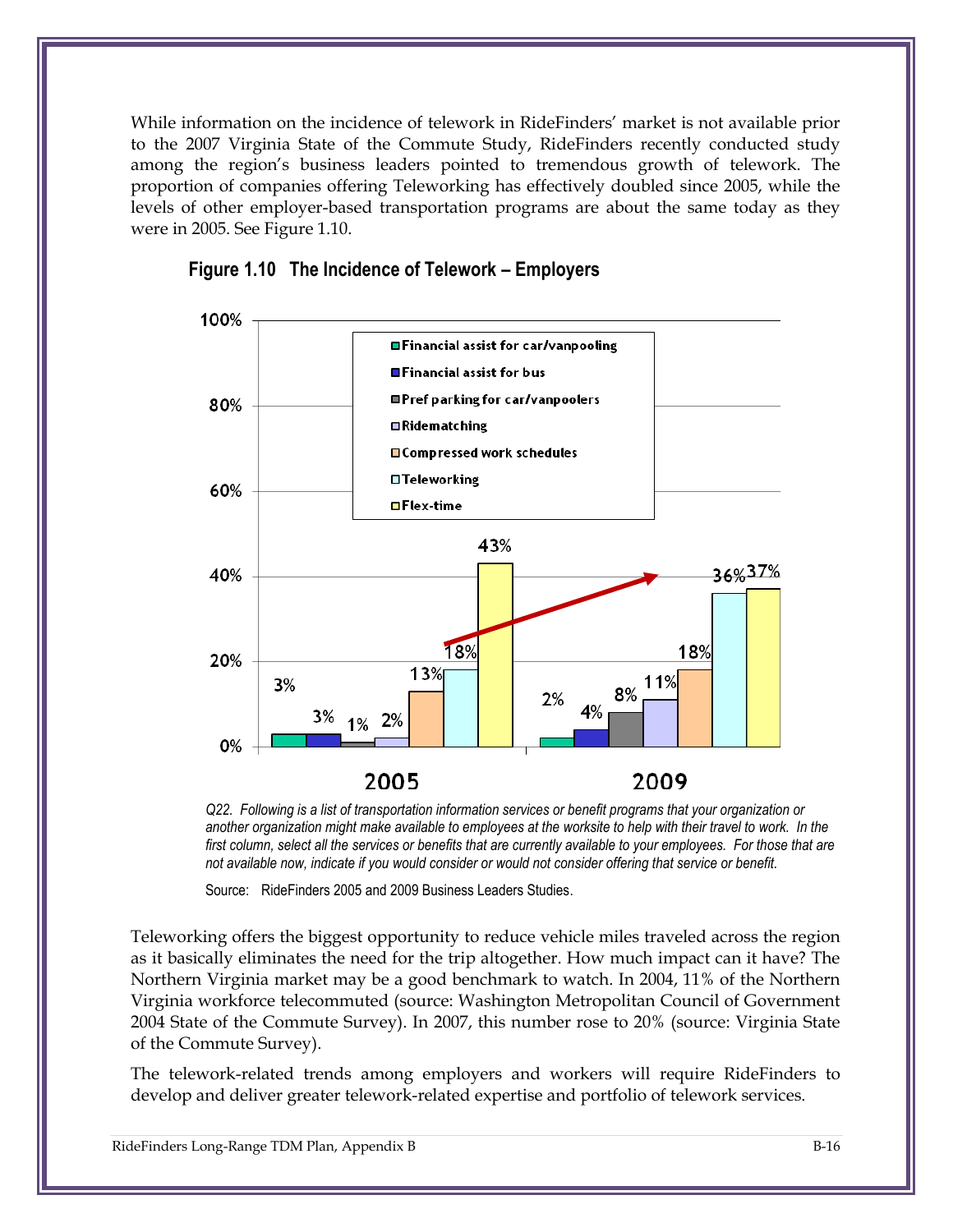#### *Growth of the Port of Hampton Roads:*

While located 100 miles to the east of RideFinders' service area, the Port of Virginia (Hampton Roads) must be recognized as force that will impact the Richmond region. Hampton Roads' Port of Virginia is the third largest container port on the U.S. east coast and is a hub for the world's leading international shipping companies. With global service from more than 75 international shipping lines and 3,000 sailings annually to 100 countries, the Port offers multiple direct sailings to and from Asia, Europe, South America, and the Indian Subcontinent on a weekly basis. The Hampton Roads Port is projected to experience dramatic growth, which will ultimately increase commercial traffic driving through the Richmond region.

#### *Growth of Richmond as a Distribution & Logistics Hub:*

One of the impacts from the dramatic growth in the region's population, growth in the "Golden Crescent," and the increased Port of Hampton Roads' traffic is continued growth of the region as a major mid-East Coast distribution center. According to the Greater Richmond Partnership, Richmond's location has already made it a natural transportation and logistics center. Federal Express has a regional hub, and UPS has a district headquarters in the area. CSX, Norfolk Southern, and AMTRAK provide rail service and 64 Express barge service and Eimskip serve the Port of Richmond. Greater Richmond is also a major military logistics center and home to the U.S. Army Logistics University at Fort Lee and to Defense Supply Center Richmond. Richmond's ideal logistics location is often referenced in economic development circles. In 2007, Expansion Management and Logistics Today magazines gave the region a five-star metro area rating for logistics operations.

#### **1.5.3 Sustainability and the Green Movement**

One of the most recent social movements that is being fueled by Millennials, as well as older generations, is the green or sustainability movement. When it comes to TDM, there are both consumer-driven and business-driven forces at work.

SIR's research among Richmond area ridesharers reveals that money savings is the most important benefit that motivate commuters to switch from drive alone to alternative modes. Lowering one's personal impact on the environment *– helping to decrease pollution* – however, plays a secondary role. While RideFinders should not lead with a green message as the primary benefit of ridesharing, the fact that this secondary benefit is rated so highly does offer promise as "being green" grows in importance.

In the Richmond region, the green benefit in advancing TDM may have greater value among business audiences. More and more companies want to be perceived as being green. In a recent SIR Study for the *Older Dominion Partnership*, 50% of the CEO's in Virginia want their companies to be perceived as *"being green."* Local companies are embracing green practices and looking for ways to showcase their corporate greenness.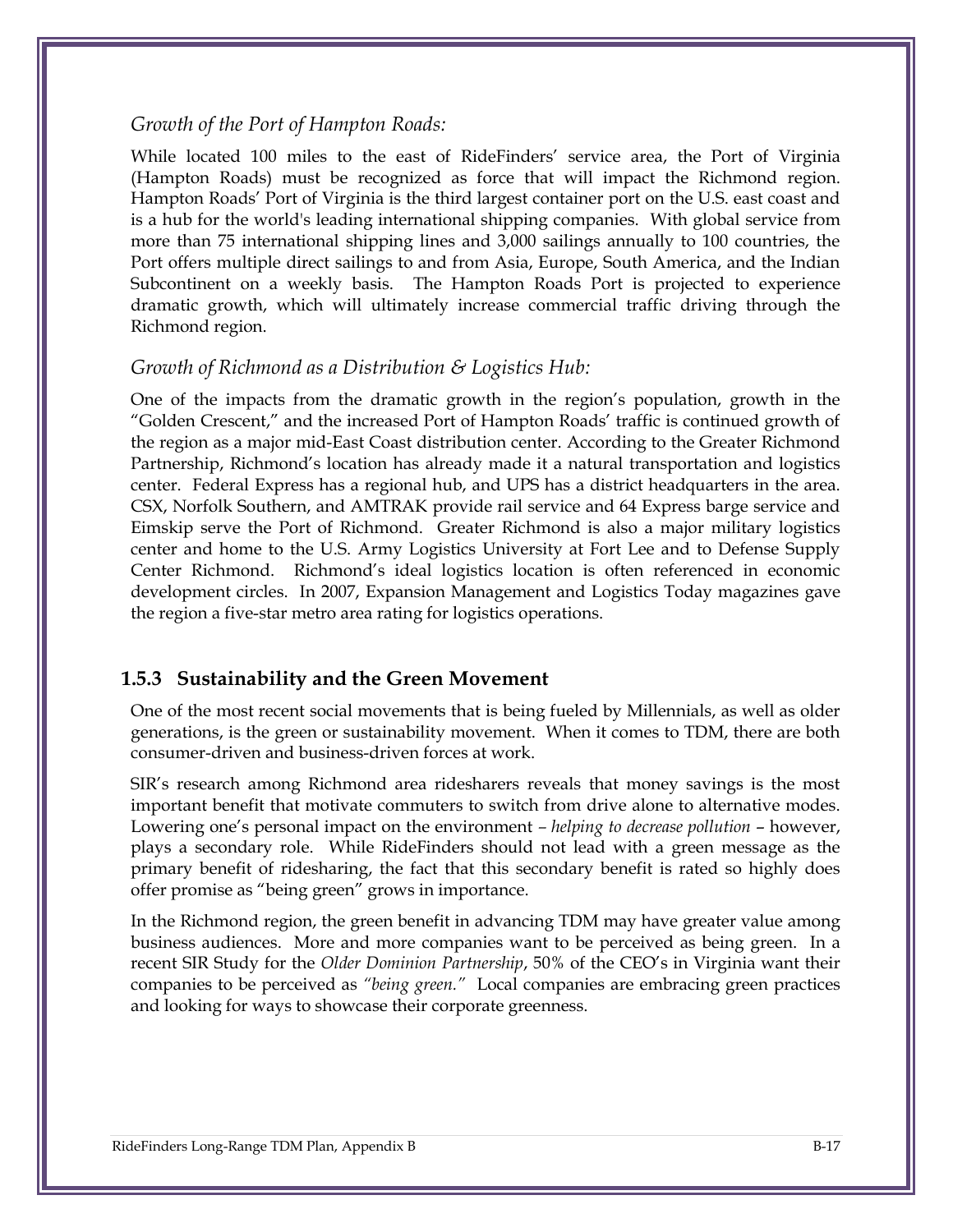#### *Regional TDM-Mobility Advocacy Groups*

GRTC recently launched "Friends of Transit" advocacy group. In less than four months, the number of advocates that have signed up exceeded 1,700. Members of this group will advance the community conversation on the benefits of transit.

A second advocacy group, STIR - Sustainable Transportation Initiative of Richmond, wants the Richmond area to be a national model on green mobility. The group helped convince Ford that Virginia should be in the top list of introductory markets for electric vehicles (EVs) . Ford selected Richmond as one of 19 cities around the country to launch Ford electric vehicles, and supported the City of Richmond in its commitment to purchasing four EVs. Ford's Urban Mobility Network project is experimenting with various modes of transportation, from buses to bicycles, to move people more efficiently in urban areas and Richmond has been chosen for this project.

#### *Stricter Clean Air Standards*

Consideration for Change in the Area's Air Quality Status- Based on the revised (lowered) 8 hour ozone air quality standard of 0.075 parts million (ppm; previously set at 0.084) and air quality readings for 2006, 2007, and 2008, the Richmond Area is in the process of begin redesignated to nonattainment air quality status. EPA is also giving consideration to an even lower standard of 0.065 ppm to 0.070 ppm. As a result, a number of additional CMP requirements will apply to the Richmond Area MPO (see Section 450.320 (d) and (e) of the MPO planning regulations). Richmond Area MPO jurisdictions covered by EPA nonattainment area designation include the counties of Charles City, Chesterfield, Hanover (including Ashland), and Henrico. This area extends into and includes several jurisdictions in the Tri-Cities Area MPO.

Source: FY 12 UWP Summary, page 19, Richmond Region Planning District Commission.

The new federal transportation authorization bill draft has a greater emphasis on reducing greenhouse gas emissions. This may create another benefit RideFinders' services and programs can offer.

#### **1.5.4 Automobile Cost of Ownership**

Discussing the future of roads and highways most often leads to some form of user fees – tolls, increased gas taxes, or the latest revenue-generating user fee called congestion pricing or VMT tax. VMT tax is basically charging road users a user fee based on their usage level. Regardless of what form user fees take in the future, the one thing appears a little more certain is that one day it will cost more to operate an automobile.

RideFinders, as all rideshare agencies across the country, saw a dramatic increase in inquiries and ridematching activities when gas prices hit \$4 per gallon. While prices have fallen off this mark, most predictions on the long-term price of gas call for much higher prices in the future. If the reaction to the 2008 spike in gasoline prices was any indicator, the arrival of higher fuel costs, user fees, or simply more tolls will have an impact on the choice and use of